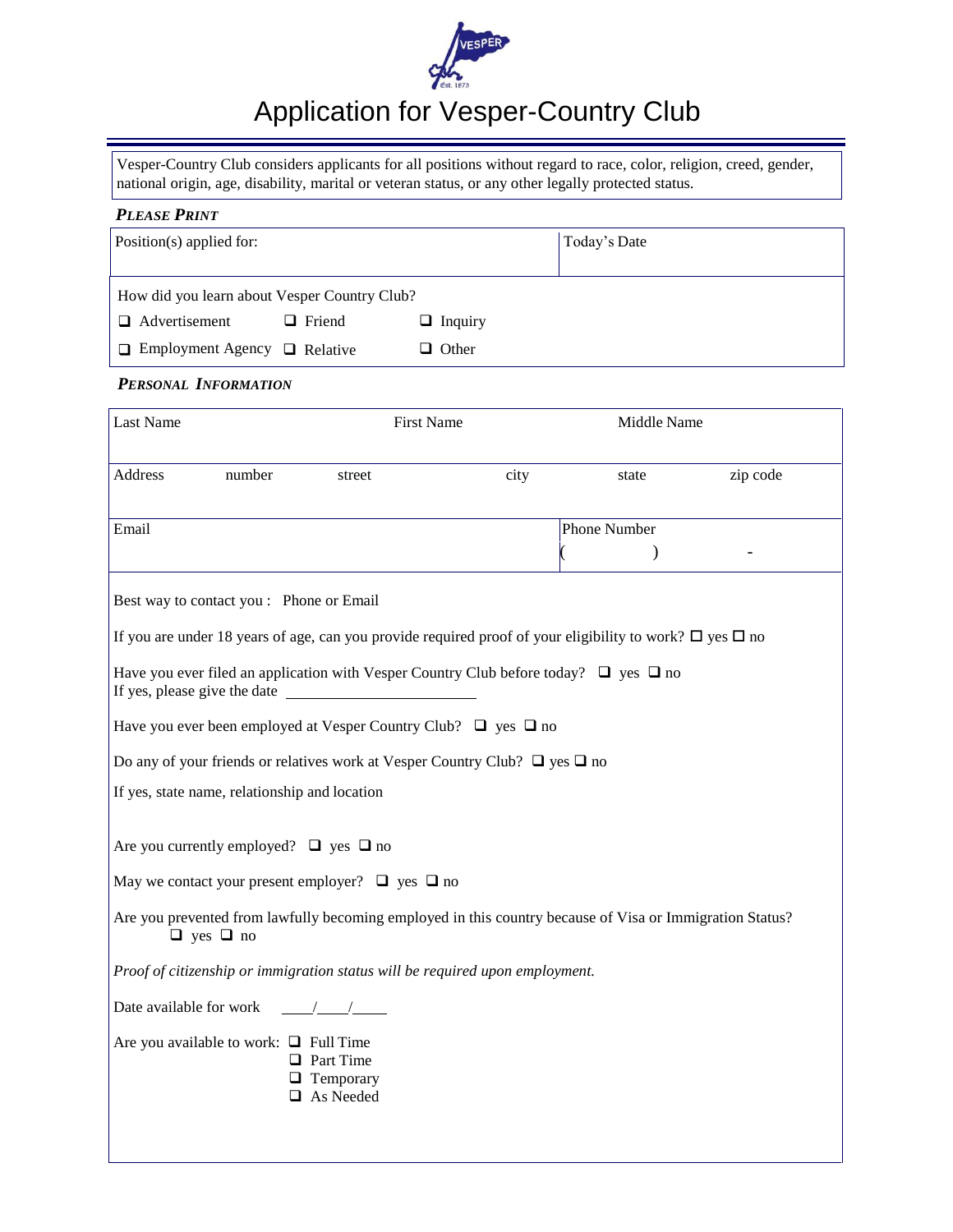## *EDUCATION*

| School                          | Name & Address of School | course of study | # of years completed | Diploma/Degree |
|---------------------------------|--------------------------|-----------------|----------------------|----------------|
| <b>High School</b>              |                          |                 |                      |                |
| Undergraduate<br>College        |                          |                 |                      |                |
| Graduate/<br>Professional       |                          |                 |                      |                |
| Vocational<br>or other training |                          |                 |                      |                |
| Continuing<br>Education         |                          |                 |                      |                |

## *WORK EXPERIENCE*

| Employer                   |                    | Dates Employed     | Work Performed: |                                               |
|----------------------------|--------------------|--------------------|-----------------|-----------------------------------------------|
|                            | from               | to                 |                 |                                               |
| <b>Address</b>             |                    |                    |                 |                                               |
| Telephone                  | Hourly Rate/Salary |                    |                 |                                               |
| Starting/Present Job Title | starting           | final              |                 |                                               |
| Reason for leaving         |                    |                    |                 |                                               |
| Supervisor                 | Telephone #        |                    |                 | May we contact employer? $\Box$ yes $\Box$ no |
| Employer                   |                    | Dates Employed     | Work Performed: |                                               |
|                            | from               | to                 |                 |                                               |
| <b>Address</b>             |                    |                    |                 |                                               |
| Telephone                  |                    | Hourly Rate/Salary |                 |                                               |
| Starting/Present Job Title | starting           | final              |                 |                                               |
| Reason for leaving         |                    |                    |                 |                                               |
| Supervisor                 | Telephone #        |                    |                 | May we contact employer? $\Box$ yes $\Box$ no |
| Employer                   |                    | Dates Employed     | Work Performed: |                                               |
|                            | from               | to                 |                 |                                               |
| <b>Address</b>             |                    |                    |                 |                                               |
| Telephone                  |                    | Hourly Rate/Salary |                 |                                               |
| Starting/Present Job Title | starting           | final              |                 |                                               |
| Reason for leaving         |                    |                    |                 |                                               |
| Supervisor                 | Telephone #        |                    |                 | May we contact employer? $\Box$ yes $\Box$ no |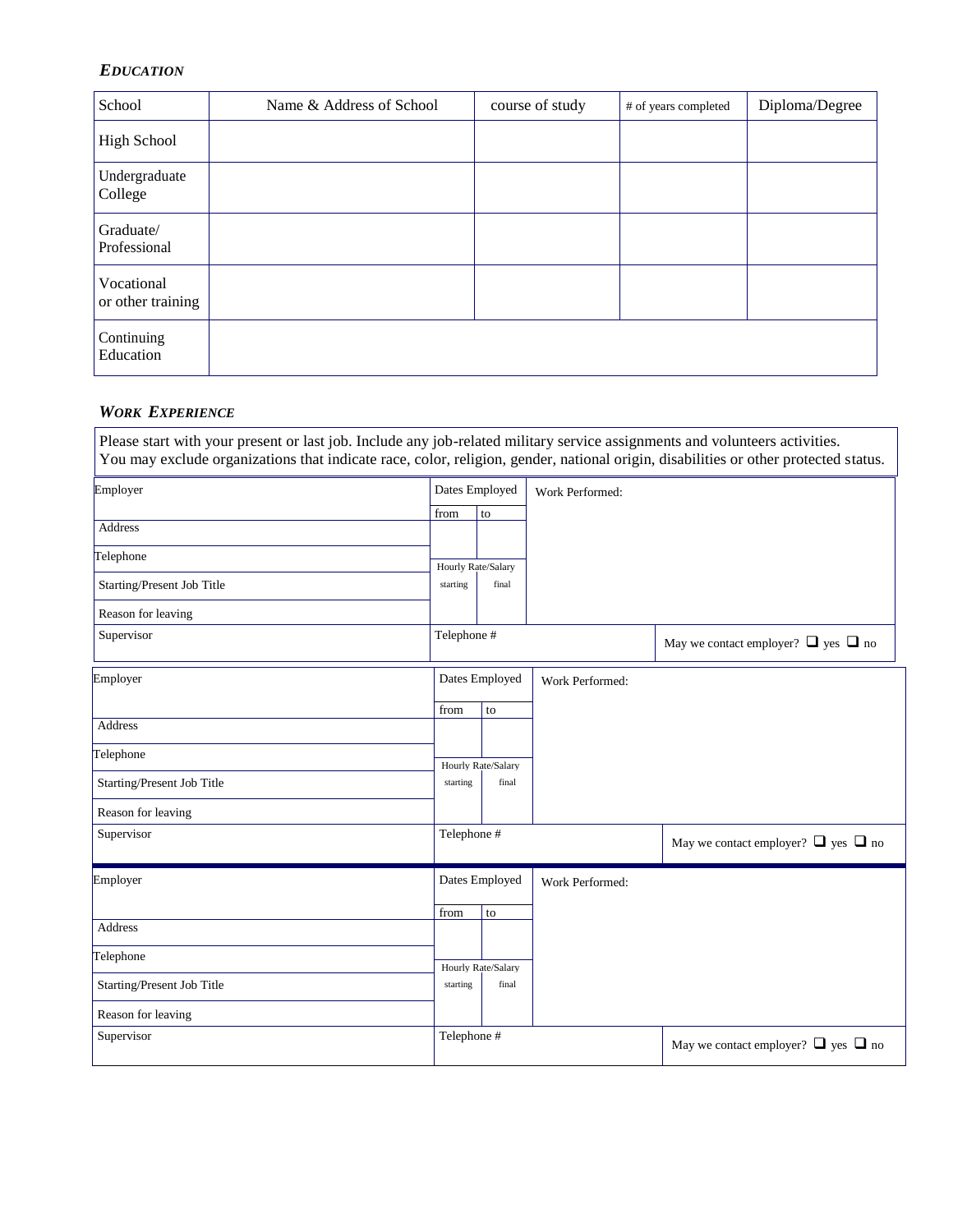#### *COMMENTS*

Please include explanation of any gaps in employment.

Describe any specialized training, apprenticeship, skills and extracurricular activities.

Describe any job-related training received in the United States military.

List Professional, trade, business or civic activities and offices held. *You may exclude membership that would reveal age, disability, gender, national origin, race, religion, or other protected status.*

Other Qualifications - *Summarize special skills and qualifications from employment and other experience.*

### *PERSONAL / PROFESSIONAL REEFERENCES Do not include family members or pastsupervisors.*

| Name              |
|-------------------|
| Occupation        |
| Telephone         |
| Best time to call |
| # of years known  |
| Name              |
| Occupation        |
| Telephone         |
| Best time to call |
| # of years known  |
| Name              |
| Occupation        |
| Telephone         |
| Best time to call |
| # of years known  |